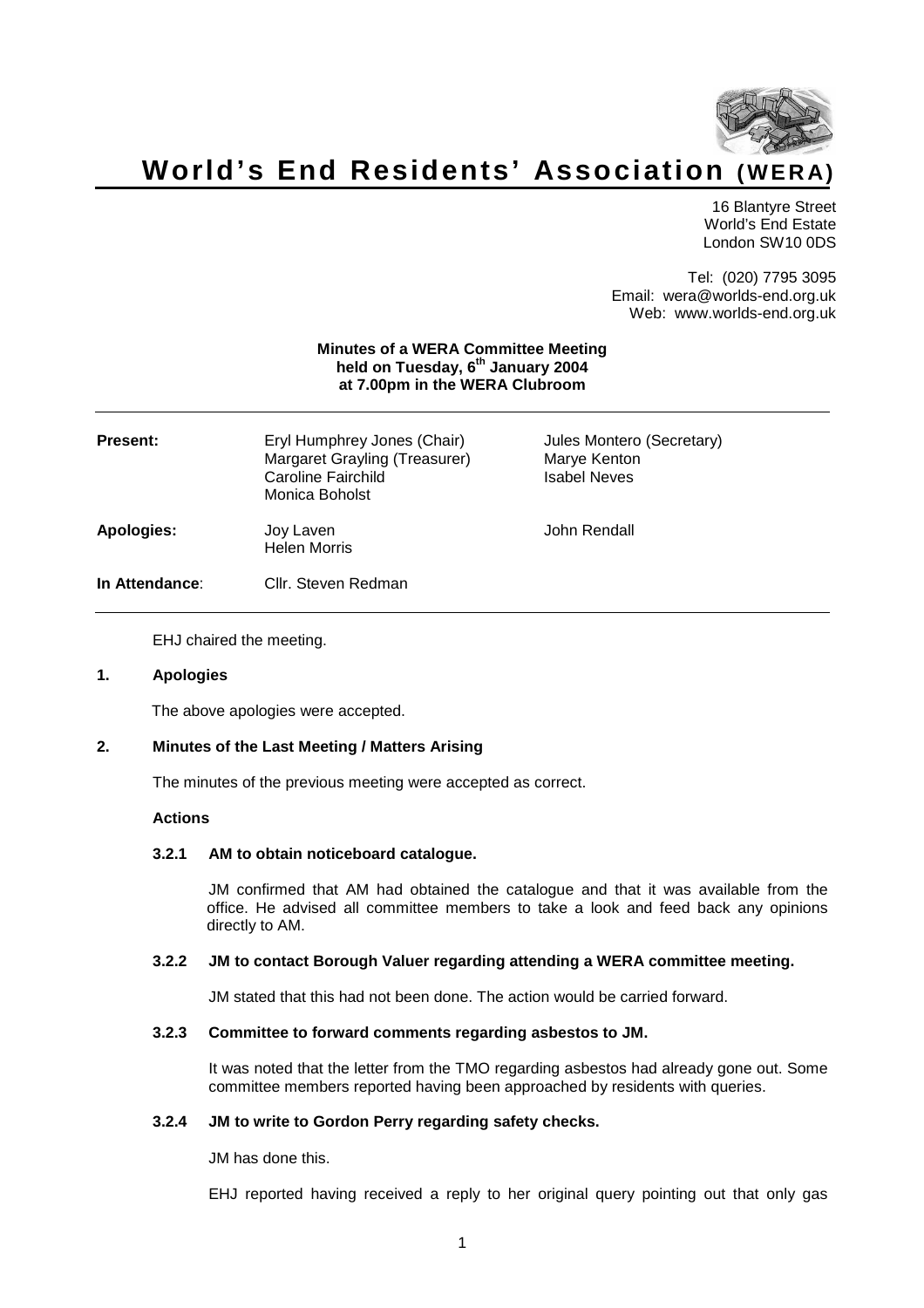installations in the flats of Council tenants would be inspected. MK stated that her flat had been inspected. CF stated that her flat had not. JM said he would inquire as to why some flats (of Council tenants) had not been inspected.

**Action**: JM to follow up why some tenant flats had not been inspected.

# **7.1.1 JM to make necessary arrangements with New Roots.**

JM had done this (see below).

# **8.1.1 JM to get details of legal problems regarding sectioning off the estate.**

JM had done this (see below).

# **8.1.2 JM to try and arrange a meeting with Mr. White.**

JM had not done this. He would try and do this for the next scheduled meeting (see below).

# **10.2.1 JM to provide a programme for committee members to be involved in membership audit/drive.**

JM said this was still ongoing.

# **3. Estate Manager's Report**

As Alasdair Manson, the Estate Manager, was not present this item was deferred.

#### **4. Tenant's Issues**

# **Rent Card / Rent Account Summaries**

JM explained that a tenant, who claimed to have not received a rent card from the TMO for several months, had approached him. The tenant concerned was on housing benefit and found it extremely difficult to work out how much rent they were supposed to pay following a reassessment of their benefit. They claimed that in the past they would receive a new rent card from the TMO following their housing benefit re-assessment but that this had not been happening recently. JM said he had raised the matter with AM and had been hoping to receive some feedback at this meeting. SR offered to look into the matter.

## **5. Other Issues**

# **Lifts**

Several committee members expressed extreme dissatisfaction with the manner in which the lift refurbishment programme was proceeding and the way in which the other lifts were being maintained.

Incidents they reported included:

- That the only operational lift in Greaves Tower had been out of action for three days and was still inoperative. As the other lift was being refurbished this had left the residents living in the Greaves Tower completely without a lift.
- That the only operational lift in Dartrey Tower had been out of action over the New Year holiday. Again as the other lift was being refurbished this had left all of the residents living in Dartrey Tower without a lift.
- That in one reported case the engineers had apparently chosen to work on the goods/service lift rather than on the passenger lifts which were also out of action at the same time.
- That many other lifts on the estate were out of action for extremely long periods of time and that this was extremely unusual.
- Several committee members questioned the ability of the current maintenance contractor to properly maintain the existing lift.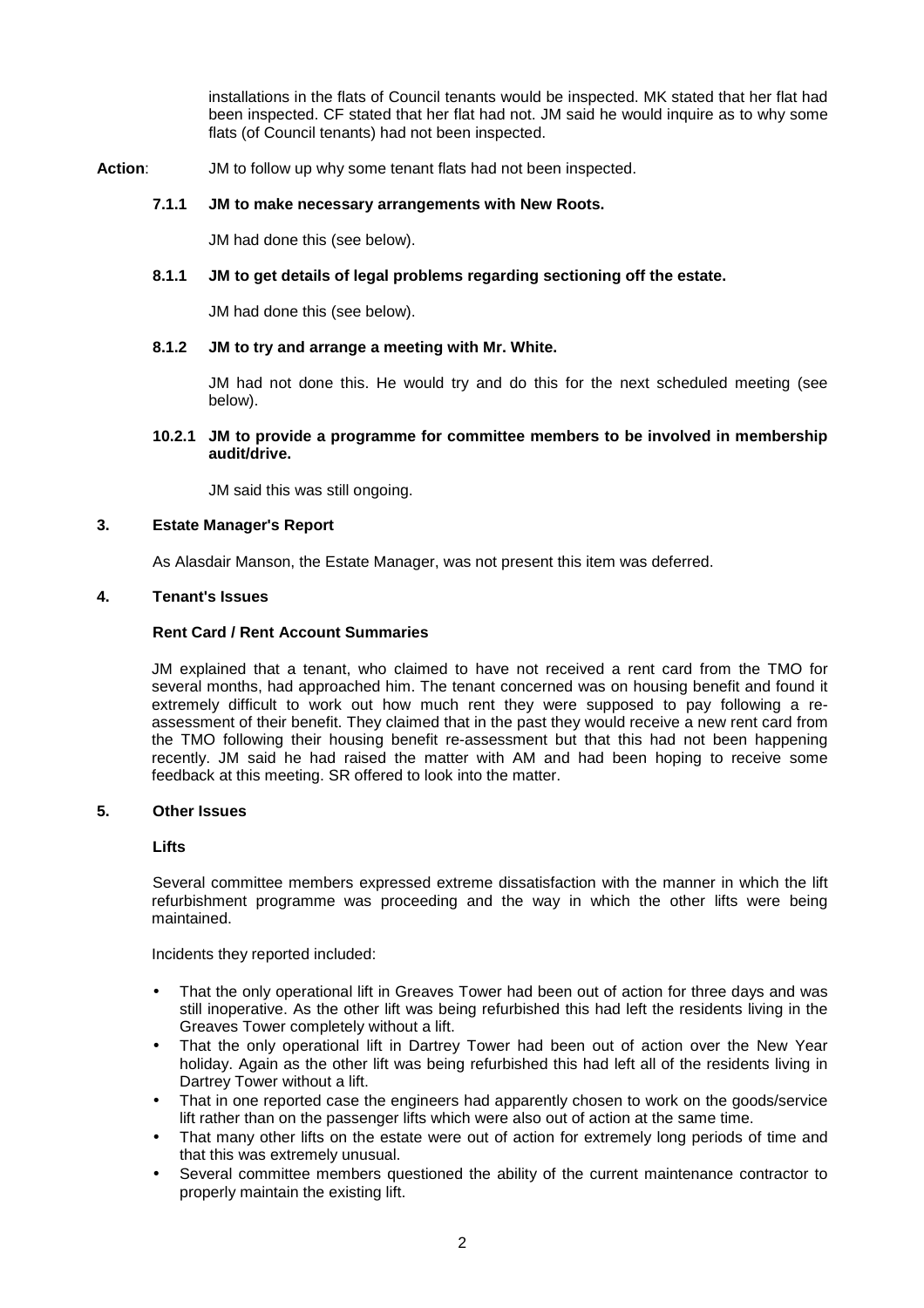The committee felt that it was necessary to impress upon the TMO and contractors the need for lifts to be repaired promptly and as quickly as possible and for maintenance work to be prioritised effectively to avoid similar incidents in future.

The committee decided that a special WERA meeting should be held with the Project Managers and consultants on the lift refurbishment programme, as well as the TMO and the relevant maintenance contractors, to discuss the matter at length.

**Action**: JM to arrange for a special WERA meeting to discuss the lift issues with the TMO.

# **Dogs / Dog Warden**

JM read out a recent email from AM with regards to dogs on the estate and visits by the dog warden.

Committee members reported numerous problems with dogs running amok on the estate and fouling in the garden areas. These were dogs belonging to both residents and of non-residents. Several committee members suggested several dog control measures (a dog register, dog tags etc) which they felt could and should be implemented. They also emphasised the need for more regular visits by the dog warden and the need to "clamp down" on anti-social dog owners.

# **Pigeons**

Several committee members asked whether the hawk and traps being used to control the pigeon population were still in use. They noted what appeared to be a recent increase in the numbers of pigeons on the estate. JM said he would ask Alasdair.

**Action**: JM to ask Alasdair whether the pigeon control measures were still operational on the estate.

# **6. Major Works**

## **Security**

JM read out an email from Floyd White, the new project manager on the Security project, as to what issues the Council had identified that would not allow the partitioning of the estate to go ahead.

The email appeared two identify two separate issues:

- That leaseholder's currently had the legal right to access all parts of the estate.
- That partitioning the estate would impact on how the TMO currently calculated leaseholder's service charges (as leaseholders could not recharged for the costs of maintaining areas of the estate they cannot make us of).

Several committee members expressed surprise at the content of the email given that the Council's previous attempts to partition the estate had never met with such problems.

Several committee members asked why the Council/TMO did not investigate ways by which the estate could be partitioned without infringing the leaseholder's right to access all parts of the estate.

It was decided that the committee should meet with Mr. Floyd White to discuss the matter further ASAP.

**Action**: JM to arrange a meeting with Floyd White.

#### **Windows**

EHJ explained how a letter from two residents had been posted through her letterbox just before Christmas. The residents appeared to be complaining about the standard of work within their flats. She had forwarded copies of the letter to TMO Leaseholder Services, Valerie Sharples and Durkans. TMO Leaseholder Services had confirmed receipt of the letter but had not yet replied.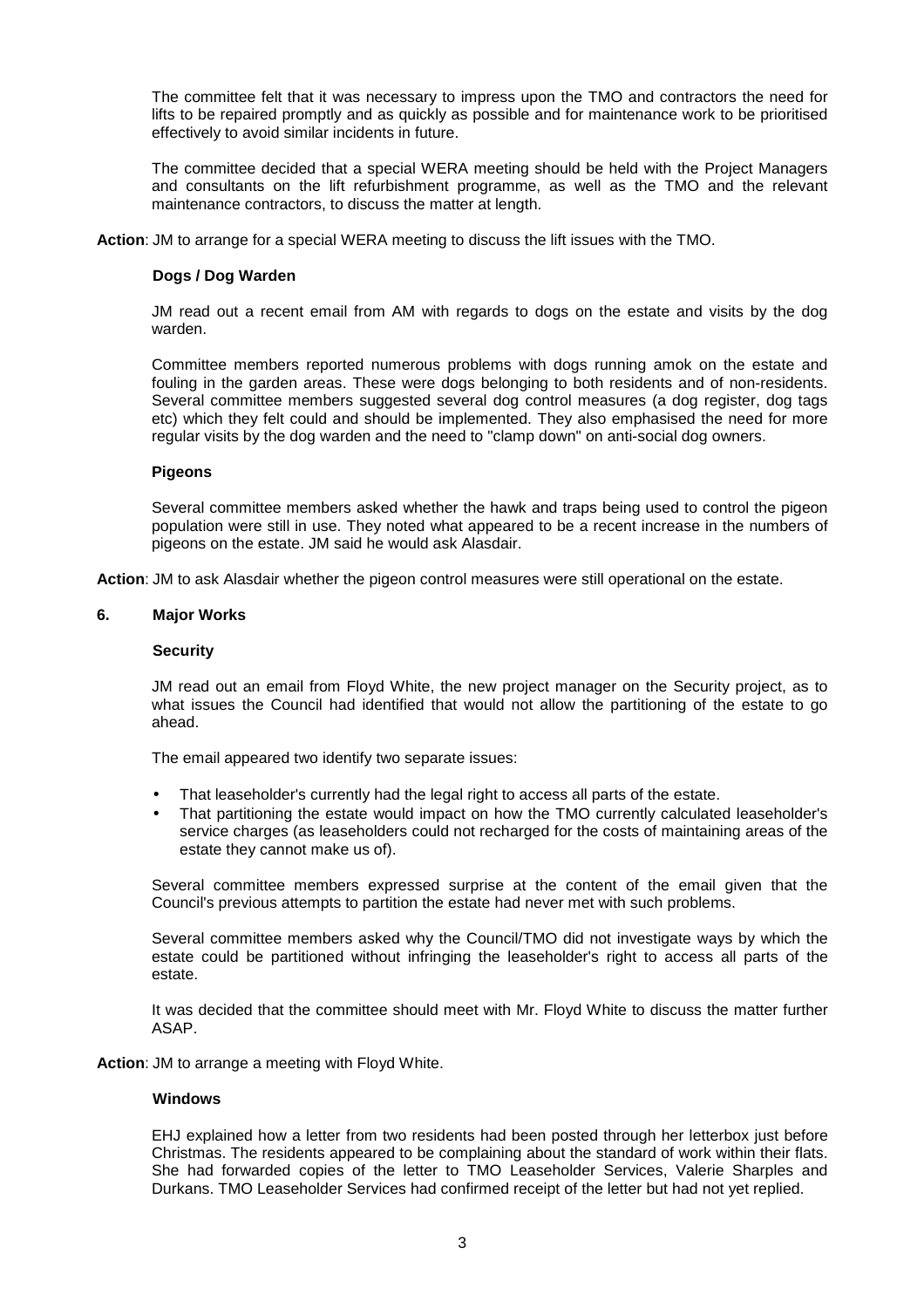EHJ confirmed that she and John Rendall had attended the windows site meeting held on the  $3^{rd}$ of December (see below).

# **Walkways**

JM confirmed the start date for the next phase of walkway replacement works (12th of January) and the location of the contractor's site (end of Blantyre Street, opposite the estate office, more or less the same as in phase 1). MK asked when the walkways from phase 1 would be re-painted to match the new colour scheme. JM said he did not know; the spec for the phases 2 and 3 did not appear to include that work.

**Update**: Minutes of the pre-contract meeting held just before Christmas confirm that the walkways completed in phase 1 would be re-coloured as part of the work in phases 2 and 3.

# **7. Meetings Attended**

# **Visit & Meeting of the Council's O&SC on 17 th of December**

EHJ explained that several (though not all) members of the Council's Overview & Scrutiny Committee on Housing, Health and Social Services had visited the estate on the 17<sup>th</sup> of December and held two meetings with tenants, one in the Sheltered Clubroom and one in the WERA Clubroom. The meetings were apparently to investigate the level of support for WEMO amongst the estate's Council tenants.

MK confirmed that she had attended both meetings. She stated that she had received a written invitation from Cllr. Tomlin to attend the first meeting. She demonstrated the letter she had received. JM read out the letter, which invited tenant members of WERA, such as MK, to a meeting to discuss the WEMO right-to-manage bid.

MK asked why EHJ had been present. JM explained that EHJ had asked Cllr. Tomlin if she could be present as the Chair of WERA and Cllr. Tomlin had agreed for her to do so. JM also explained that when he had learned of the meeting he had been told that it was with "60 randomly selected tenants", not members of the WERA Committee. He had not known that MK and the other tenants on the WERA committee were going to be present and felt that the true nature of the meeting had not been revealed to him when he had spoken about it with Cllr. Tomlin.

EHJ explained that there had been two meetings; one in the Sheltered Clubroom, which she had not been allowed to attend and one in the WERA clubroom, which she did attend. The meeting in the Sheltered Clubroom was apparently attended by four members of the WERA committee (Marye Kenton, Caroline Fairchild, Helen Morris and Tim Rice), two tenants (Ron Brien and Donald Ferguson) and the lodger of a leaseholder (David Longley). It was noted that most of these had also been present at the public hearing at the Town Hall held on the 18<sup>th</sup> of November but that at that time only Duncam Ferguson and David Longley had chosen to speak. The second meeting had been attended by a single tenant, as well as MK, CF and EHJ. The tenant had chosen to complain about TMO repairs to her flat, not about the WEMO right-to-manage bid.

JM expressed his disappointment that the O&SC had not seen it fit to inform either EHJ or himself of the meeting. He felt that it would have been courteous of the O&SC to inform WERA of the meeting even if they did not wish non-tenant members of the WERA committee to take part. There had been no need to act in such a secretive way.

#### **Windows Site Meeting**

EHJ and John Rendall had attended the windows site meeting held on the  $3<sup>rd</sup>$  of December. EHJ said they had brought the following issues up at the site meeting:

- That some residents found it very difficult to close their windows in low to moderate wind. Some residents were also concerned that the windows might "fall in" if they were unable to close them properly.
- The disorderly state of the Durkans compound.

Durkans had addressed the second issue with immediate effect prior to Christmas.